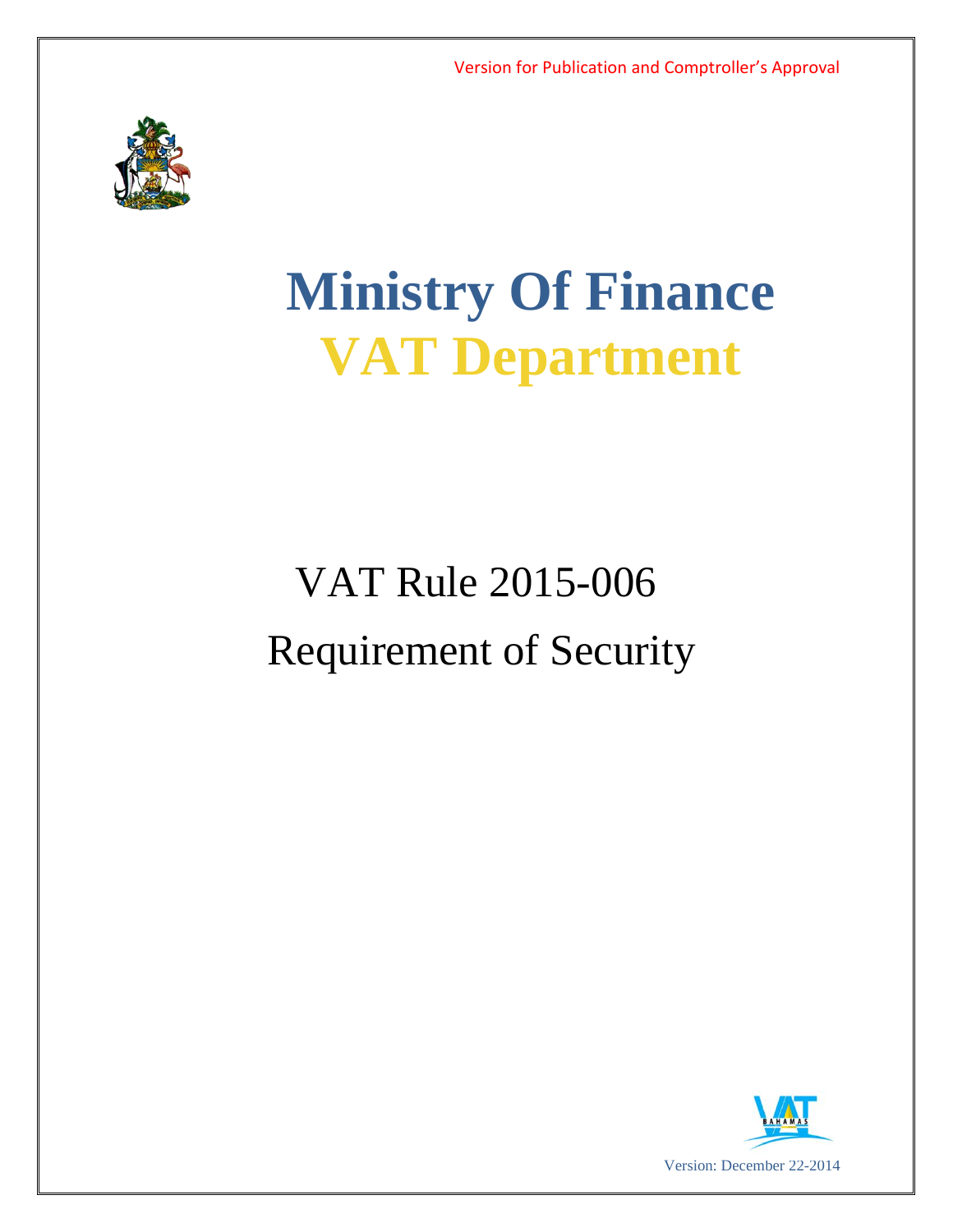# **VAT RULE 2015-006**

#### **Requirement of Security**

#### **A. Authority**

This Rule is made under section 17 of the Value Added Act, 2014

#### **B. Legislation**

All legislative references are to the Value Added Tax Act, 2014 and/or the Value Added Tax Regulations 2014, unless otherwise stated.

#### **C. This Rule applies in respect of the following sections:**

- a) Sections, 44, 45, 64, 65, 67, 81 of the VAT Act, and
- b) Regulation 40

#### **D. Application of the Rule**

The purpose of this rule is to ensure the protection and eventual collection of potential VAT revenues in situations where the risk of revenue loss presents itself. The general principle is that output VAT should be paid when the VAT registrant files a VAT return, however there are certain situations and categories of taxpayers where the loss of revenue poses a greater risk. To prevent this risk, the law requires that a security or bond must be taken in special circumstances.

#### **This rule shall apply in the following situations:-**

- **i)** Deferment of VAT on the importation of Goods
- **ii)** Deferment of VAT on the importation of Services
- **iii**) Potential output VAT due from Holders of temporary business license
- **iv)** Potential output VAT due from Promoters of Public Entertainment
- **v)** Release of goods and vehicles that were subject to seizure
- **vi)** To guarantee processing of objection by the Office of the Comptroller

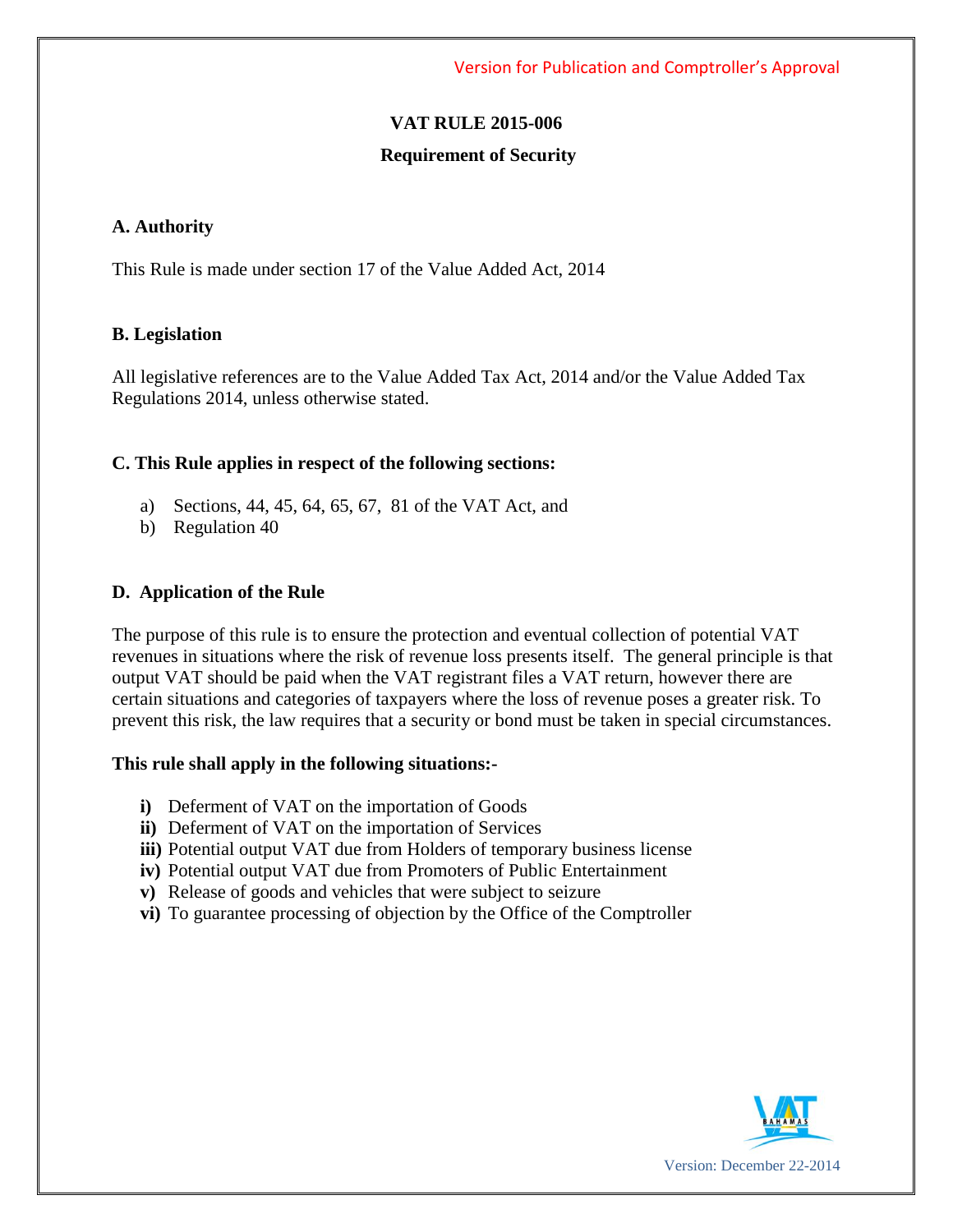# **E. Comptroller's Rule**

- **1. The following rules will apply in the case of Deferment of VAT on the importation of Goods and Services; potential output VAT due from promoters of public entertainment:**
	- a) Where a bond has not already been lodged with the Comptroller of Customs, the value of the security shall be equivalent to 100% of the estimated VAT payable in tax filing period
	- b) Security shall be in the form of bank guarantee, bond or cash
	- c) If the bond held by the VAT registrant extends over period of time, it can be utilized as often as necessary once it is sufficient to cover 100% of the potential VAT due
	- d) For deferrals, security shall not be accepted for amount where the VAT due is less than \$5,000
	- e) If the VAT due is not paid within the specified time, the security will be called in immediately

# **2. For the release of goods and vehicles that were subject to seizure, the following rules will apply:**

- a) The value of the security shall be equivalent to 100% of the VAT payable
- b) Security shall be in the form of bank guarantee, bond or cash
- c) The security shall be lodged with the VAT Comptroller before the goods or vehicles can be released

## **3. To guarantee processing of objection by the Office of the VAT Comptroller , the following rule will apply:**

- a) The value of the security shall be at least 50% of the amount objected to
- b) Security shall be in the form of bank guarantee, bond or cash
- c) The security shall be lodged with the VAT Comptroller before the objection can be processed

## **Application of security to output VAT assessed**

- **4. Where security was given in the form of cash but is no longer require it shall be applied as follows:**
	- a) First to penalty, interest then tax
	- b) If any amount remains, and there is outstanding liability in other areas of Government, the amounts shall be applied to these arrears, and the balance if any, refund.